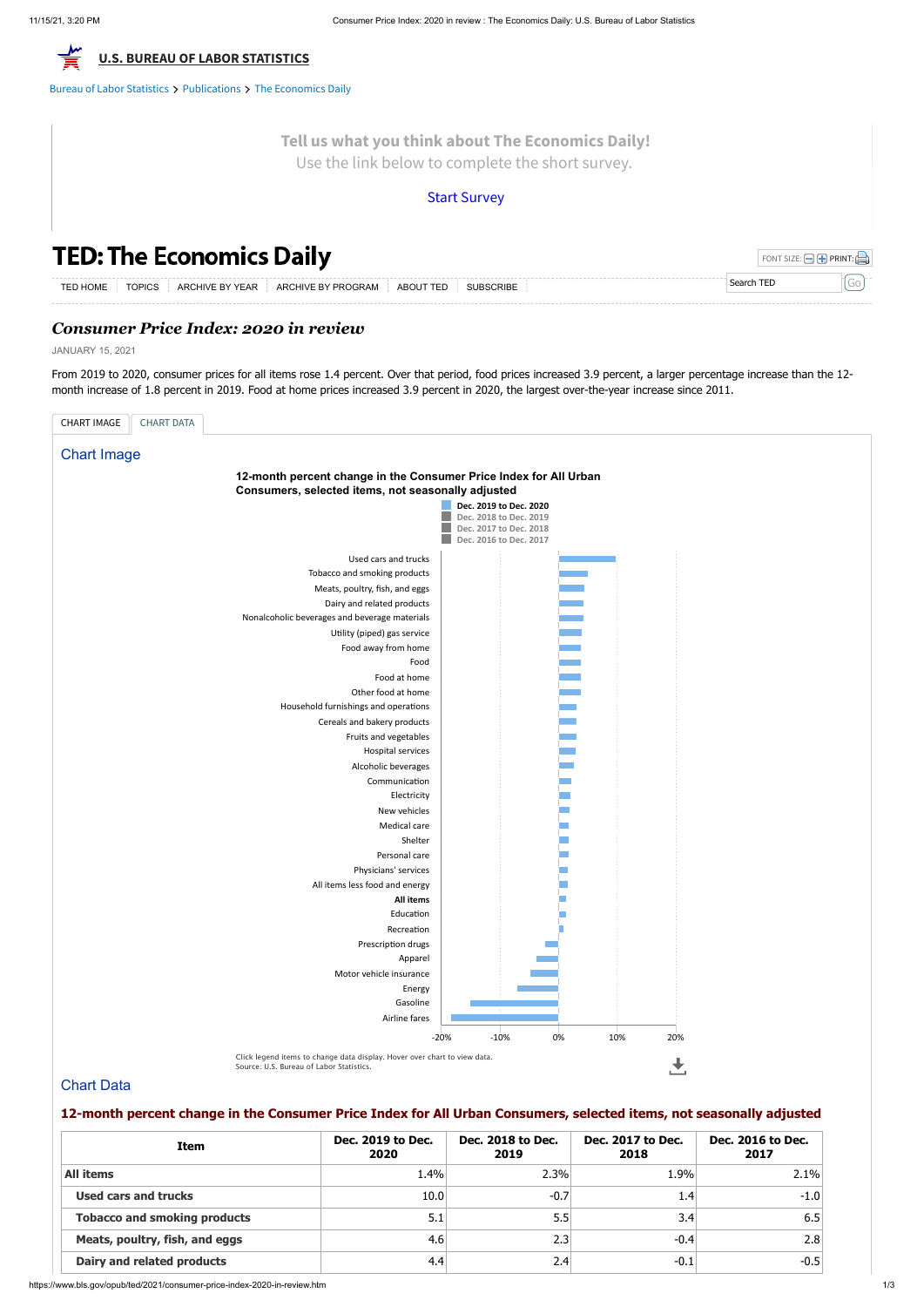11/15/21, 3:20 PM Consumer Price Index: 2020 in review : The Economics Daily: U.S. Bureau of Labor Statistics

| Item                                                    | Dec. 2019 to Dec.<br>2020 | Dec. 2018 to Dec.<br>2019 | Dec. 2017 to Dec.<br>2018 | Dec. 2016 to Dec.<br>2017 |
|---------------------------------------------------------|---------------------------|---------------------------|---------------------------|---------------------------|
| <b>Nonalcoholic beverages and beverage</b><br>materials | 4.4                       | 1.0                       | 1.4                       | 0.0                       |
| <b>Utility (piped) gas service</b>                      | 4.1                       | $-3.5$                    | 2.3                       | 4.7                       |
| <b>Food away from home</b>                              | 3.9                       | 3.1                       | 2.8                       | 2.5                       |
| <b>Food</b>                                             | 3.9                       | 1.8                       | 1.6                       | 1.6                       |
| <b>Food at home</b>                                     | 3.9                       | 0.7                       | 0.6                       | 0.9                       |
| <b>Other food at home</b>                               | 3.9                       | 0.3                       | 0.2                       | 0.5                       |
| <b>Household furnishings and operations</b>             | 3.2                       | 1.0                       | 2.1                       | $-0.8$                    |
| <b>Cereals and bakery products</b>                      | 3.2                       | 0.3                       | 1.7                       | $-0.6$                    |
| <b>Fruits and vegetables</b>                            | 3.2                       | $-1.3$                    | 1.6                       | 1.5                       |
| <b>Hospital services</b>                                | 3.0                       | 3.0                       | 3.7                       | 5.1                       |
| <b>Alcoholic beverages</b>                              | 2.8                       | 0.5                       | 1.8                       | 1.4                       |
| <b>Communication</b>                                    | 2.4                       | 0.7                       | $-1.8$                    | $-4.9$                    |
| <b>Electricity</b>                                      | 2.2                       | $-0.4$                    | 1.1                       | 2.6                       |
| <b>New vehicles</b>                                     | 2.0                       | 0.1                       | $-0.3$                    | $-0.5$                    |
| <b>Medical care</b>                                     | 1.8                       | 4.6                       | 2.0                       | 1.8                       |
| <b>Shelter</b>                                          | 1.8                       | 3.2                       | 3.2                       | 3.2                       |
| <b>Personal care</b>                                    | 1.8                       | 1.5                       | 1.8                       | 0.9                       |
| <b>Physicians' services</b>                             | 1.7                       | 1.4                       | 0.6                       | $-1.8$                    |
| All items less food and energy                          | 1.6                       | 2.3                       | 2.2                       | 1.8                       |
| <b>Education</b>                                        | 1.4                       | 2.1                       | 2.6                       | 2.0                       |
| <b>Recreation</b>                                       | 0.9                       | 1.5                       | 1.2                       | $1.5\,$                   |
| <b>Prescription drugs</b>                               | $-2.4$                    | 3.0                       | $-0.6$                    | 2.8                       |
| <b>Apparel</b>                                          | $-3.9$                    | $-1.2$                    | $-0.1$                    | $-1.6$                    |
| <b>Motor vehicle insurance</b>                          | $-4.8$                    | 0.0                       | 4.6                       | 7.9                       |
| <b>Energy</b>                                           | $-7.0$                    | 3.4                       | $-0.3$                    | 6.9                       |
| <b>Gasoline</b>                                         | $-15.2$                   | 7.9                       | $-2.1$                    | 10.7                      |
| <b>Airline fares</b>                                    | $-18.4$                   | 1.7                       | $-2.6$                    | $-4.0$                    |

These data are from the [Consumer](https://www.bls.gov/cpi/) Price Index program and are not seasonally adjusted. For more information, see ["Consumer](https://www.bls.gov/news.release/archives/cpi_01132021.htm) Price Index - December 2020." We also have more charts on [consumer](https://www.bls.gov/charts/consumer-price-index/) prices.

Prices for all six of the major grocery store food groups increased from 2019 to 2020. Prices for meats, poultry, fish, and eggs rose 4.6 percent from 2019 to 2020, double the 2.3-percent increase of the prior year. Prices for dairy and related products rose 4.4 percent from 2019 to 2020 after rising 2.4 percent from 2018 to 2019. Prices for nonalcoholic beverages also rose 4.4 percent in from 2019 to 2020, a larger increase than the 1.0-percent advance from 2018 to 2019. Prices for the other food at home group rose 3.9 percent in 2020. Prices for fruits and vegetables rose 3.2 percent in 2020 after declining in 2019; prices for cereals and bakery products also increased 3.2 percent in 2020.

Energy prices declined 7.0 percent in 2020 following a 3.4-percent increase in 2019. Gasoline prices fell 15.2 percent in 2020 after rising 7.9 percent the prior year. Natural gas prices, however rose 4.1 percent in 2020 after falling 3.5 percent in 2019, and the price of electricity increased 2.2 percent from 2019 to 2020 after falling 0.4 percent from 2018 to 2019.

Medical care prices rose 1.8 percent in 2020, a smaller increase than the 4.6-percent advance in 2019. Prescription drug prices fell 2.4 percent in 2020 after rising 3.0 percent in 2019. Prices for hospital services rose 3.0 percent from 2019 to 2020, the same increase as the prior year, while prices for physicians' services increased 1.7 percent.

Bureau of Labor Statistics, U.S. Department of Labor, *The Economics Daily*, Consumer Price Index: 2020 in review at [https://www.bls.gov/opub/ted/2021/consumer-price-index-2020-in](https://www.bls.gov/opub/ted/2021/consumer-price-index-2020-in-review.htm)review.htm (visited *November 15, 2021*).

#### **SUGGESTED CITATION**

**Recent editions of** *Spotlight on Statistics*

# **Spotlight on Statistics**

**America's Recovery: Labor Market [Characteristics](https://www.bls.gov/spotlight/2021/labor-market-characteristics-of-people-with-a-disability/home.htm) of People with a** 

#### **Disability**

Looks into some of the major labor force characteristics of people with a disability.

- Industry on Tap: [Wineries](https://www.bls.gov/spotlight/2021/industry-on-tap-wineries/home.htm) Examines historical employment trends for wineries and other components of the beverage manufacturing industry.
- **Impact of the [Coronavirus](https://www.bls.gov/spotlight/2021/impact-of-the-coronavirus-pandemic-on-businesses-and-employees-by-industry/home.htm) Pandemic on Businesses and Employees by Industry**

**OF INTEREST**